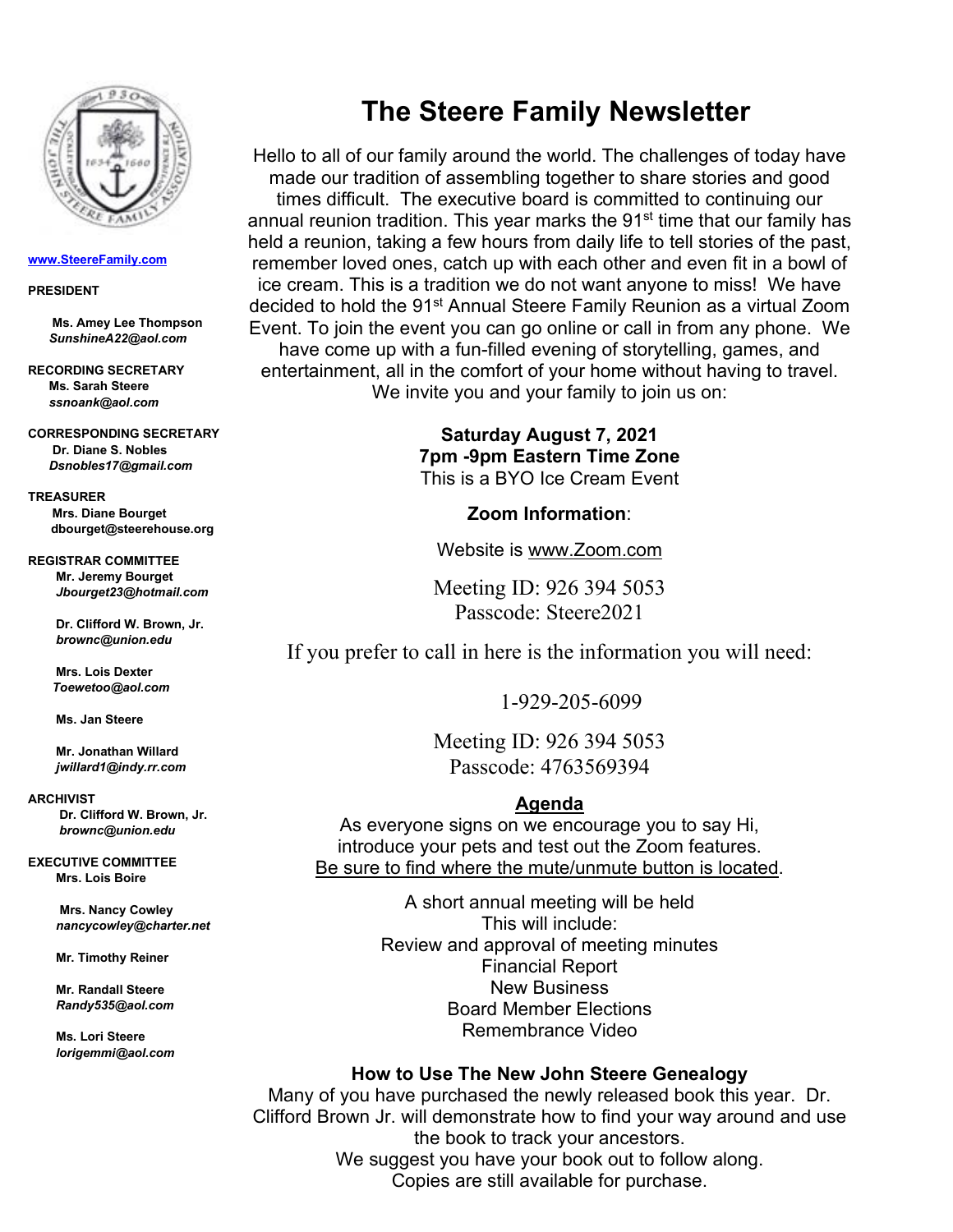### **Family Bingo Game** Enclosed you will find a BINGO Card **You will need to save this card for the Zoom Meeting Place it on your fridge to save it for the Reunion**

During the meeting we will be playing BINGO for prizes! The more people that join the Zoom Call the better chances for winners!

### **Featured Event: An Organ Concert Performed by Randy Steere**

Randy has been researching our ancestor, William C. Steere, who was born in 1879 and passed away in 1960. William was an accomplished church organist and composer, who primarily lived in the Worcester area. He composed quite a few short pieces for organ, piano and choir. Randy will give a short presentation on William's background and music followed by playing all of the organ compositions that we have available to us. The entire presentation has been taped and is not very long.

The Zoom call will be left open at the end for anyone who would like to have a bowl of ice cream and stay on to continue to socialize with each other.

## **Staying In Touch**

We document births, weddings, deaths, and other major events so in the future we can use the information to help with genealogy projects such as the new book that we just published. All notices of passing must be received by July 15, 2021 to be included in the reunion this year.

Email us at: [SteereFamilyAssociation@aol.com](mailto:SteereFamilyAssociation@aol.com)



## **England Trip**

In 2020 we were planning a trip to Ockley England to visit and tour the village where our ancestors originated, but we had to cancel. We have decided to restart the planning for the summer of 2022. (Above photos are the original homestead and sign, taken by Diane Nobles) If you would like info and updates on the planning send your email address to [SteereFamilyAssociation@aol.com](mailto:SteereFamilyAssociation@aol.com)